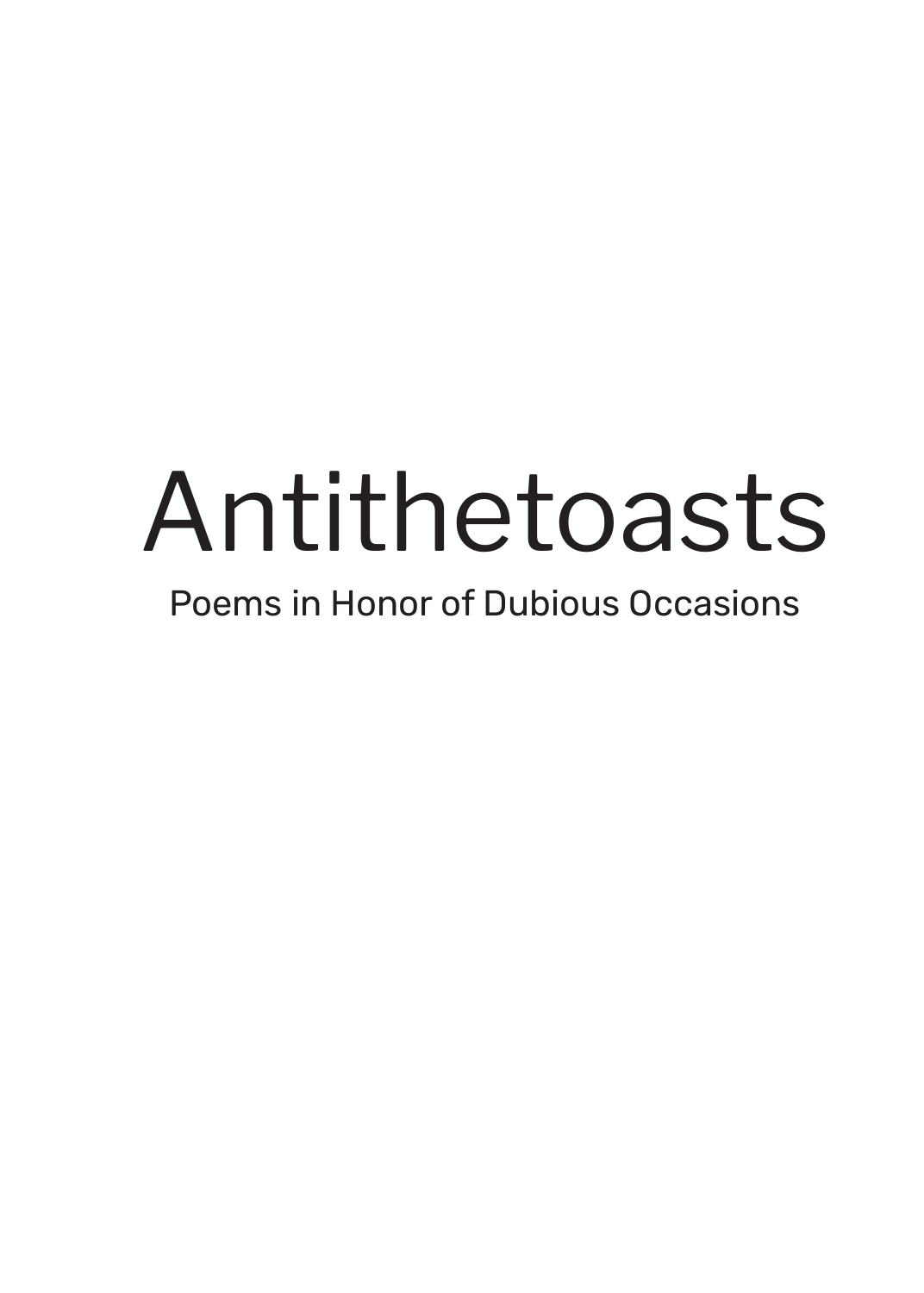Copyright © 2021 by Andy Brown

Published by Spuradk

All rights reserved.

ISBN: 978-1-956206-00-5

First Edition

www.spuradk.com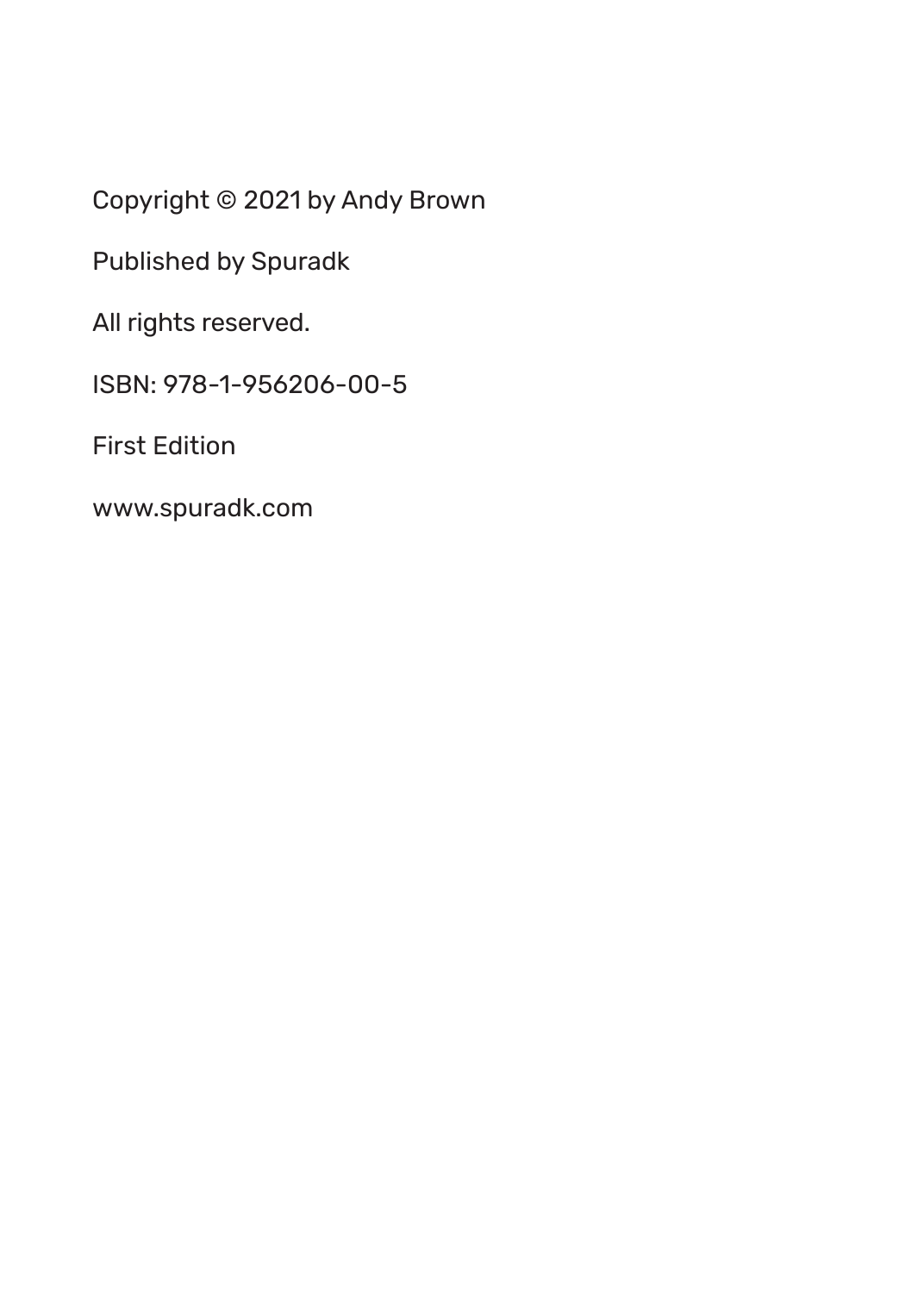# **Contents**

Toasts & Tales

- A Toast to That Perfect Someone 1
- The Tale of Angel Voyeurs 2
- A Toast to the Professor Who Should've Retired Long Ago 3
- The Tale of a Concerned Mentor 4
- A Toast to Employees From Supervisors They Disdain 5
- A Tale of True Friendship 6
- A Toast to the Multimillionaire Who Laid You Off 7
- A Tale of Two Feuding Families 8
- A Toast to Pundits, Politicians & Pedants 9
- A Tale Illustrating the Nature of Logic 10
- A Toast to the Wedding-Industrial Complex 11
- The Tale of Two Thirsty Travelers 12
- A Toast for Times the Speaker Before You Goes Long 13
- The Tale of an Ill-Tempered Sot 14
- A Toast to New Moles on Old Bodies 15
- The Tale of a Backyard Party 16
- A Toast to Celebrate the Pointer Finger 17
- A Tale of Sour Ends 18
- A Toast to Your One-Night Stand 19
- The Tale of a Graveside Visit 20

Miscellaneous Poems

Eight Ideas That Informed the Composition of This Book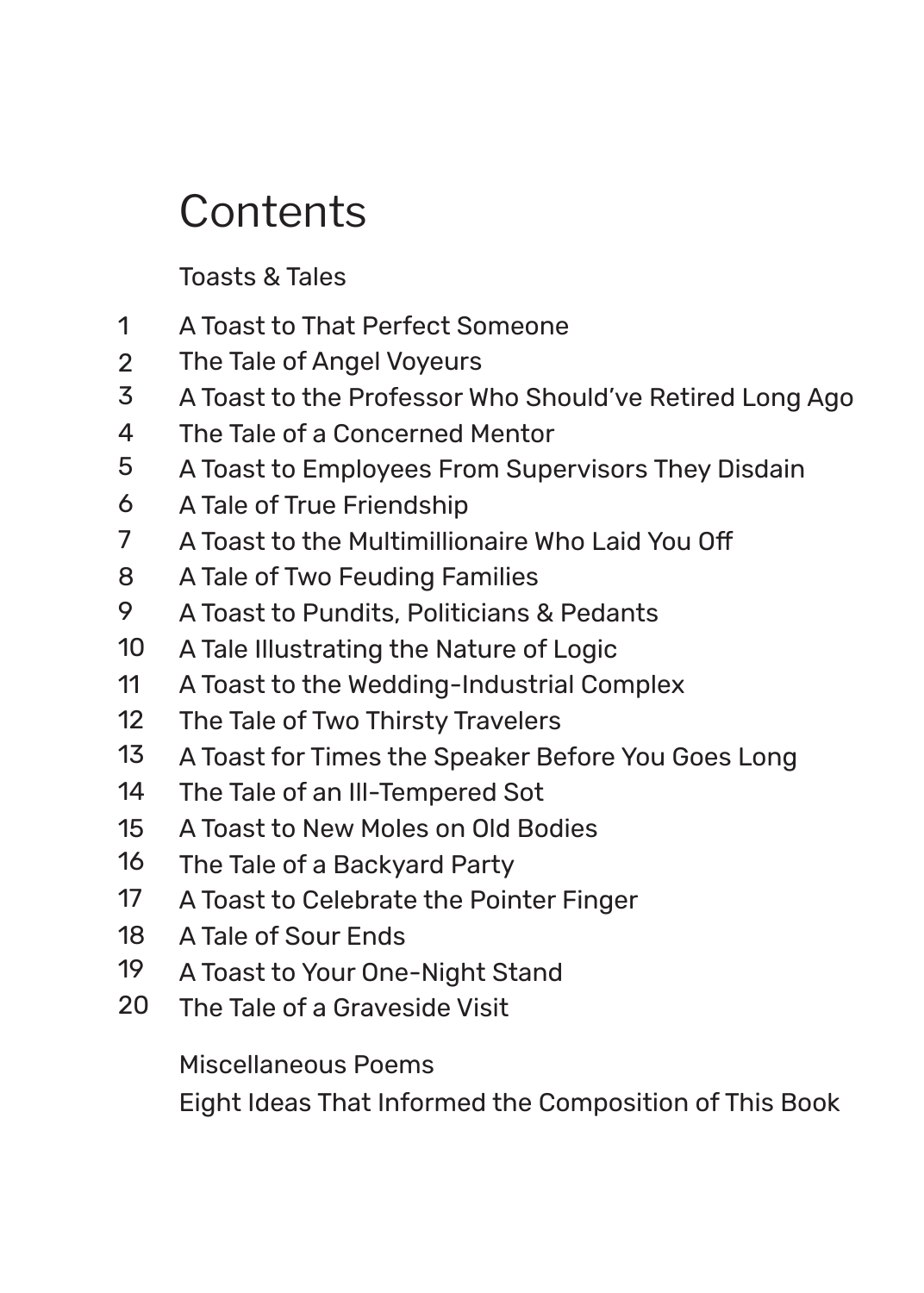# A Toast to That Perfect Someone

X., you're smart, stylish and funny. You're generous, selfless, self-effacing, with bottomless founts of patience and gratitude. I speak for everyone here when I say ... fuck you.

Your parents gave you unconditional love and support and never wanted anything in return. And you've only ever had generous and compatible lovers. Without shame, anxiety, apprehension or regrets, you delighted in one another's bodies. Fuck them.

You socialize with world leaders and won't share the tiniest inconsequential bit of gossip. You're well known for respecting cultural differences while appreciating our shared humanity. And you're an excellent amateur photographer. Fuck. You.

You have best-of-breed children. They're stylish, smart, and funny — just like you! What the fuck?

Here you are at the top of your game, in work, in love, in life. We follow your lead, but seriously, fuck you. Now, everyone please raise a glass and join me in toasting X.:

> Let's be clear. To be here is Well beneath your station. Let's drink to the only thing you lack: A profane imagination.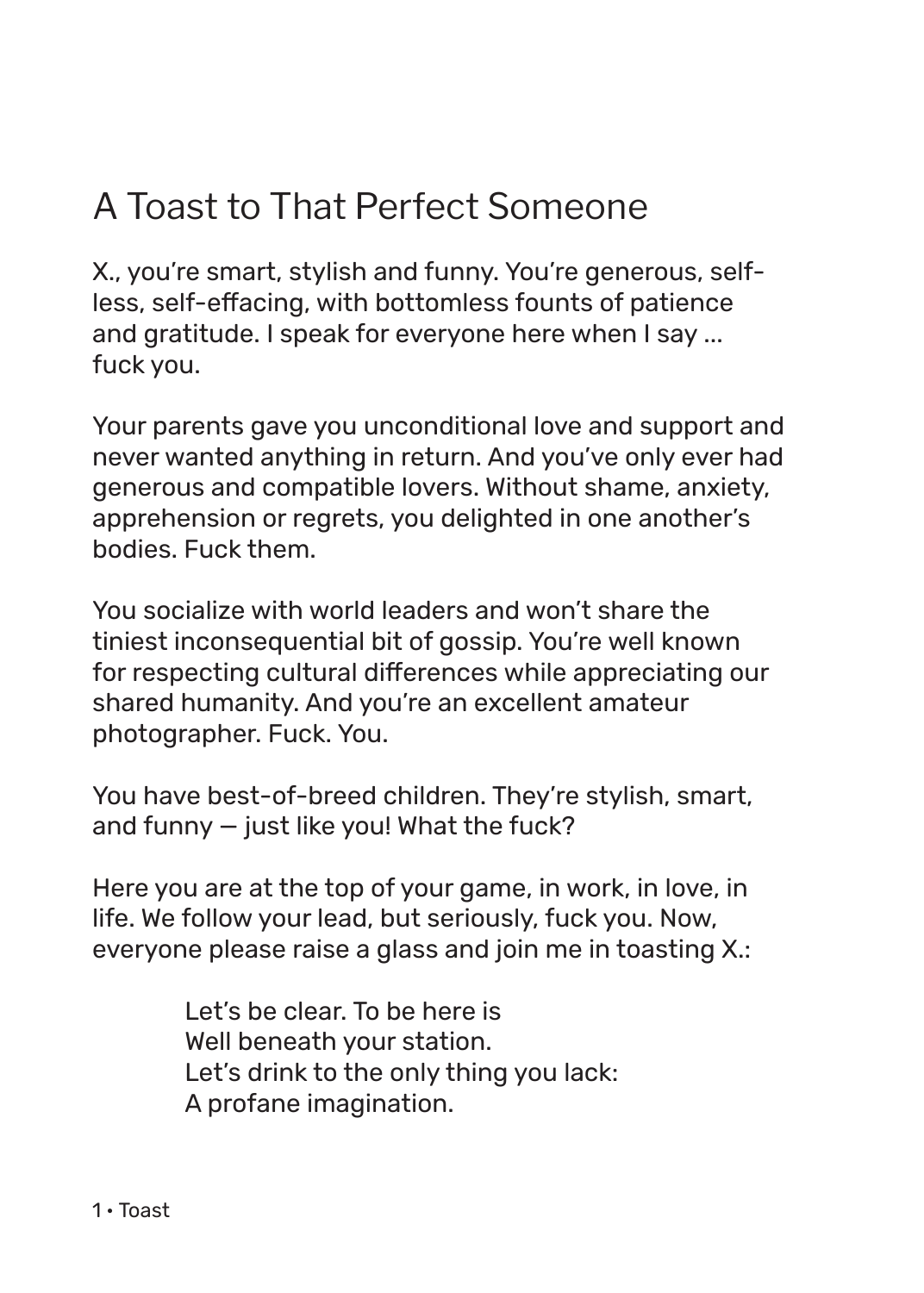# The Tale of Angel Voyeurs

New lovers celebrate the impossibility of emptying themselves to one another completely, thus achieving a milestone on the way to peak intimacy. The angels surveilling shake with crude jealousy, yet for the lovers they're also oh-so happy. They sing:

 May your oysters always be shucked. May your chickens always be plucked. May the sun always rise Between your damp thighs After a mind-blowing fuck.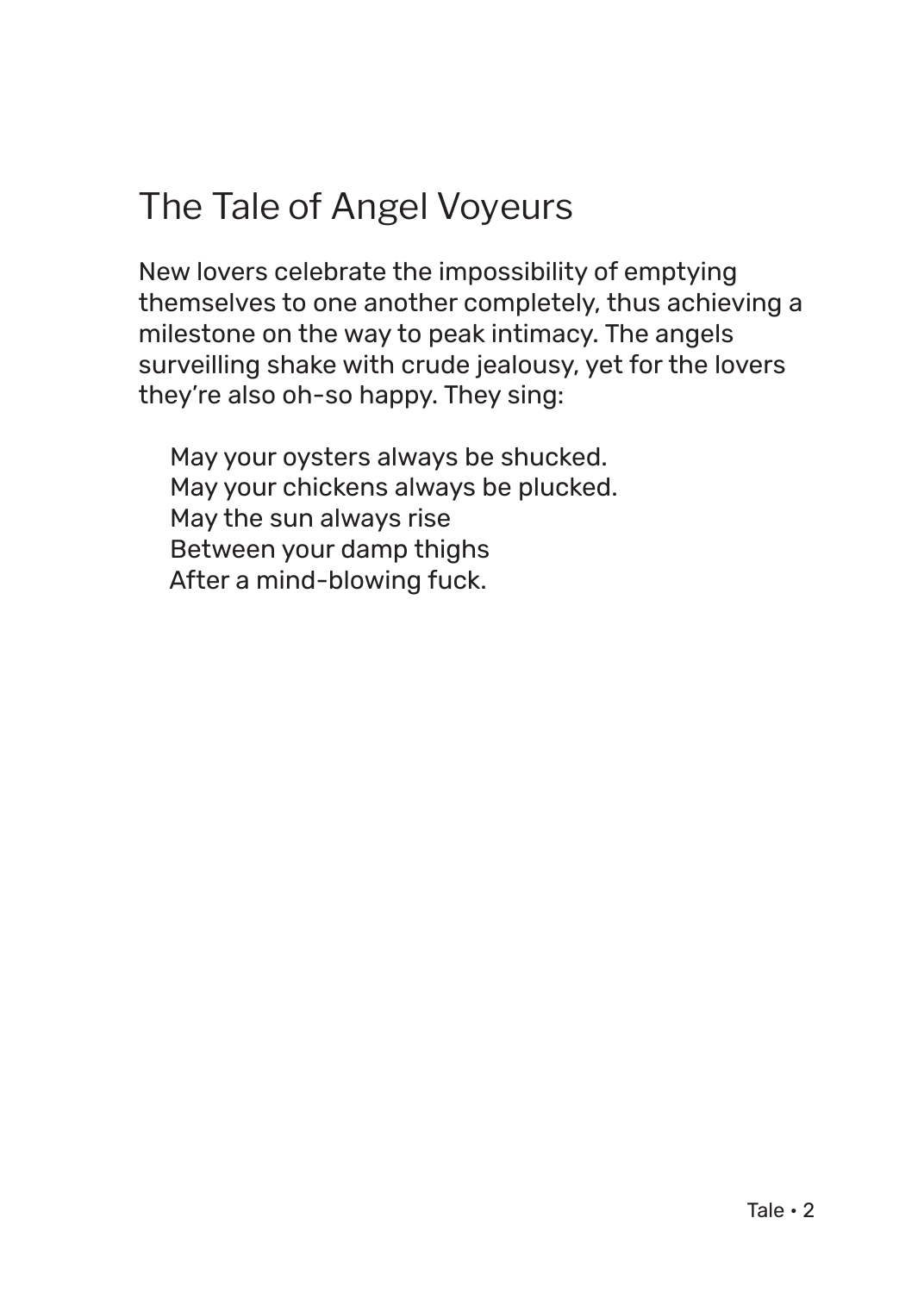#### The Tale of a Concerned Mentor

Tonight your team goes out for a pour. Before then, a mentor takes you to her office and closes the door. You think she's a bore. All her advice? You've heard it before. Listen, she says. Be forewarned:

 Over beers, your boss Can be your friend, but you can Never be their boss.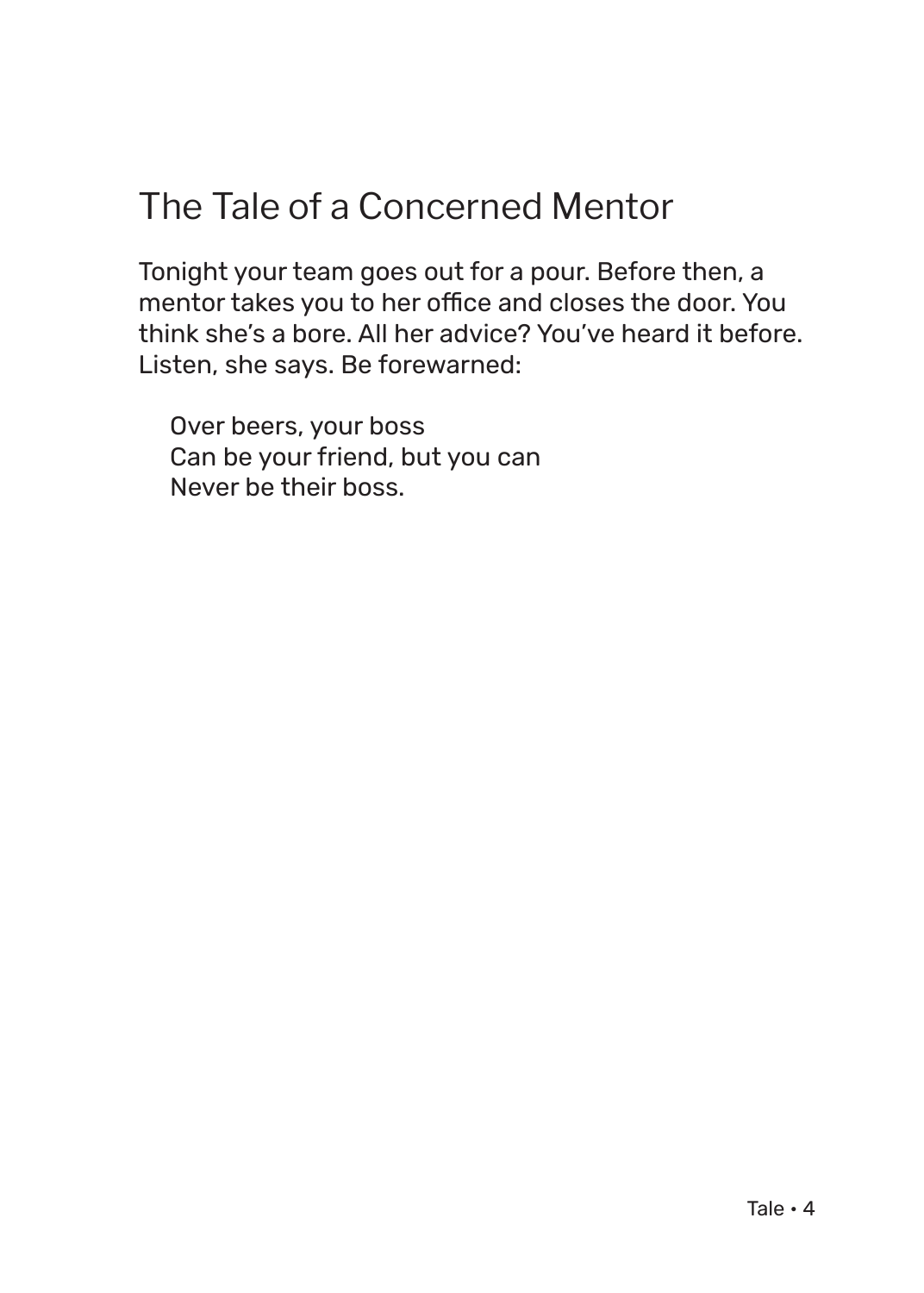# The Tale of a Backyard Party

Someone tells a story as if it's a homily. To a rapt audience he gives his commentary. A line of thirsty adults circle the steel barrel and watch it like a totem. From it they get their momentum. A thumb presses the plastic handle. The nozzle on the hose snorts and bubbles like a baby's nose. The last beer drops on their sandals. Fear not, says the host:

 When the tap sputters, spits foam and gas, We should toast ourselves on a job well done. For when a keg is emptied at last, It's time to tap a brand-new one.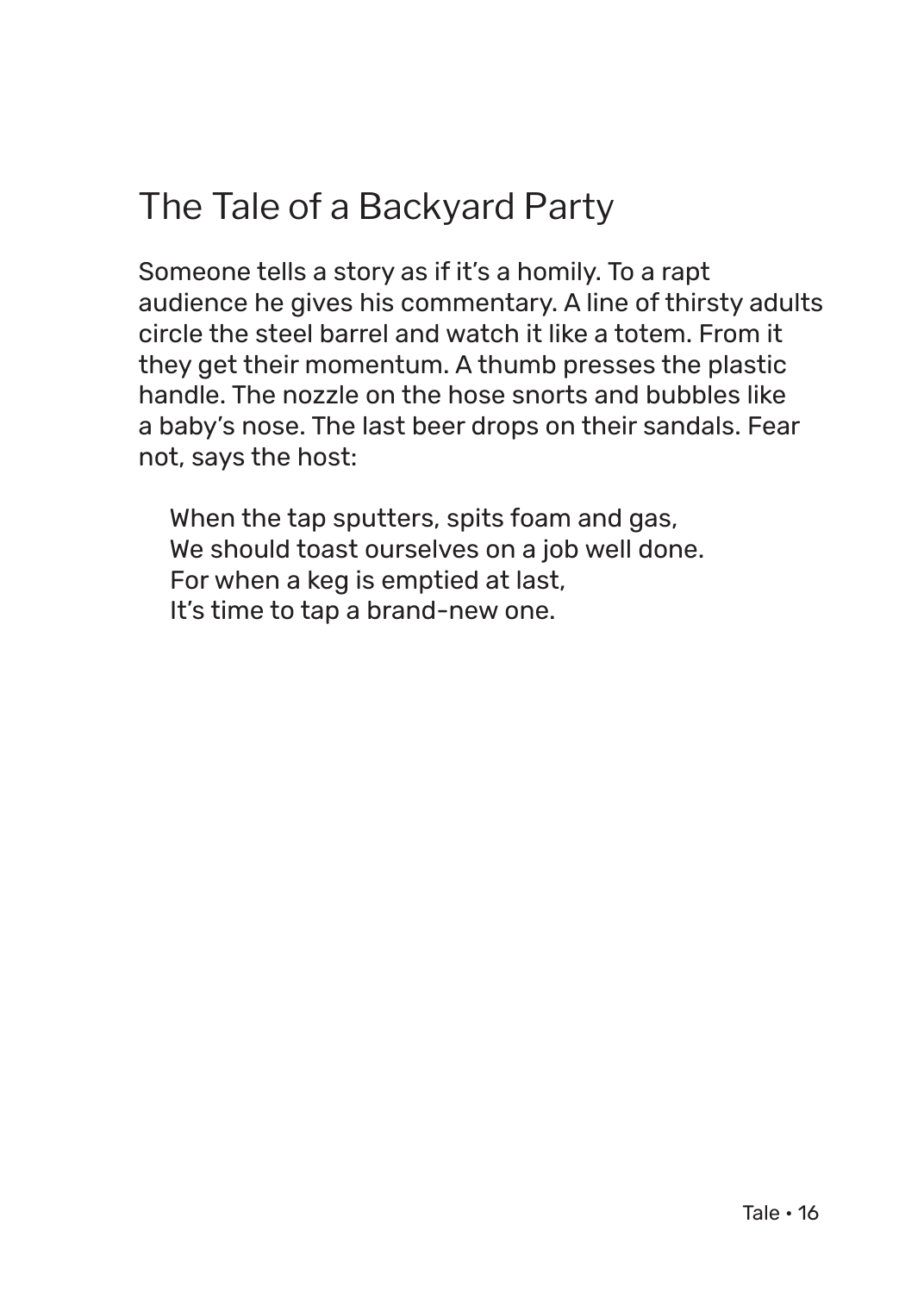# A Toast to Celebrate the Pointer Finger

I rise now to give tribute to the pointer finger. Thank you for scooping hummus from the bowl. Thank you for bending tabs on cold beer cans. Thank you for tugging waistbands from a lover's hip. Thank you for receiving daubs of lotions on your pad. Thank you for leveling unpopular accusations and emphasizing points. Thank you for tapping simple beats on hard surfaces. Thank you for conducting invisible concerts. Thank you for all the triggers you refused to pull. Thank you for all the messages traced in foggy mirrors. Thank you, most of all, for the Fs and Us and other letters you press on keyboards to translate thoughts into words. This toast is for you:

 You pick our noses, scratch our butts. You're always there to help us come. We like you a lot, almost as much as middle, pinky, ring, and thumb.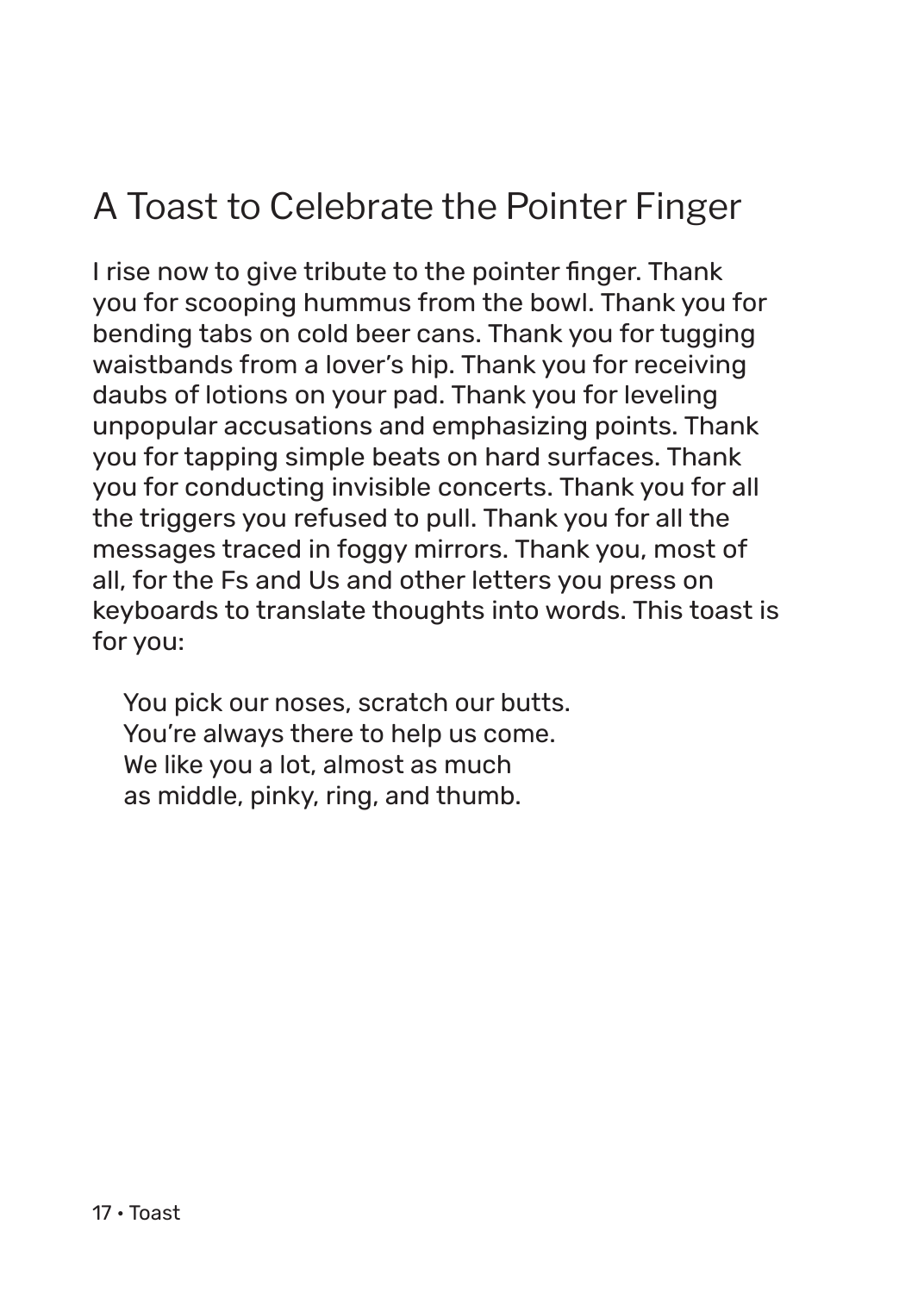# Eight Ideas That Informed the Composition of This Book

1 - A toast recognizes, honors, and commemorates the importance of a person or event.

2 - A toast has an element of spontaneity (or the appearance of spontaneity).

3 - Toasts are a codified form of politeness.

4 - What it means to be polite is arbitrary and often masks social antagonisms. Toasts exemplify this principle at times when the assembled group is coerced to raise their glasses in a sign of feigned respect.

5 - Politeness is often invoked by the powerful to wield and maintain power. When the powerless transgress, they risk their livelihoods and their lives.

6 - Toasts illuminate the ways in which prevailing ideologies allow poetry to surface in mainstream culture.

7 - It was deeply pleasureable to write these poems as toasts that were determinedly polite but of varying degrees of sincerity.

8 - These toasts have a genealogical relationship to the haibun.